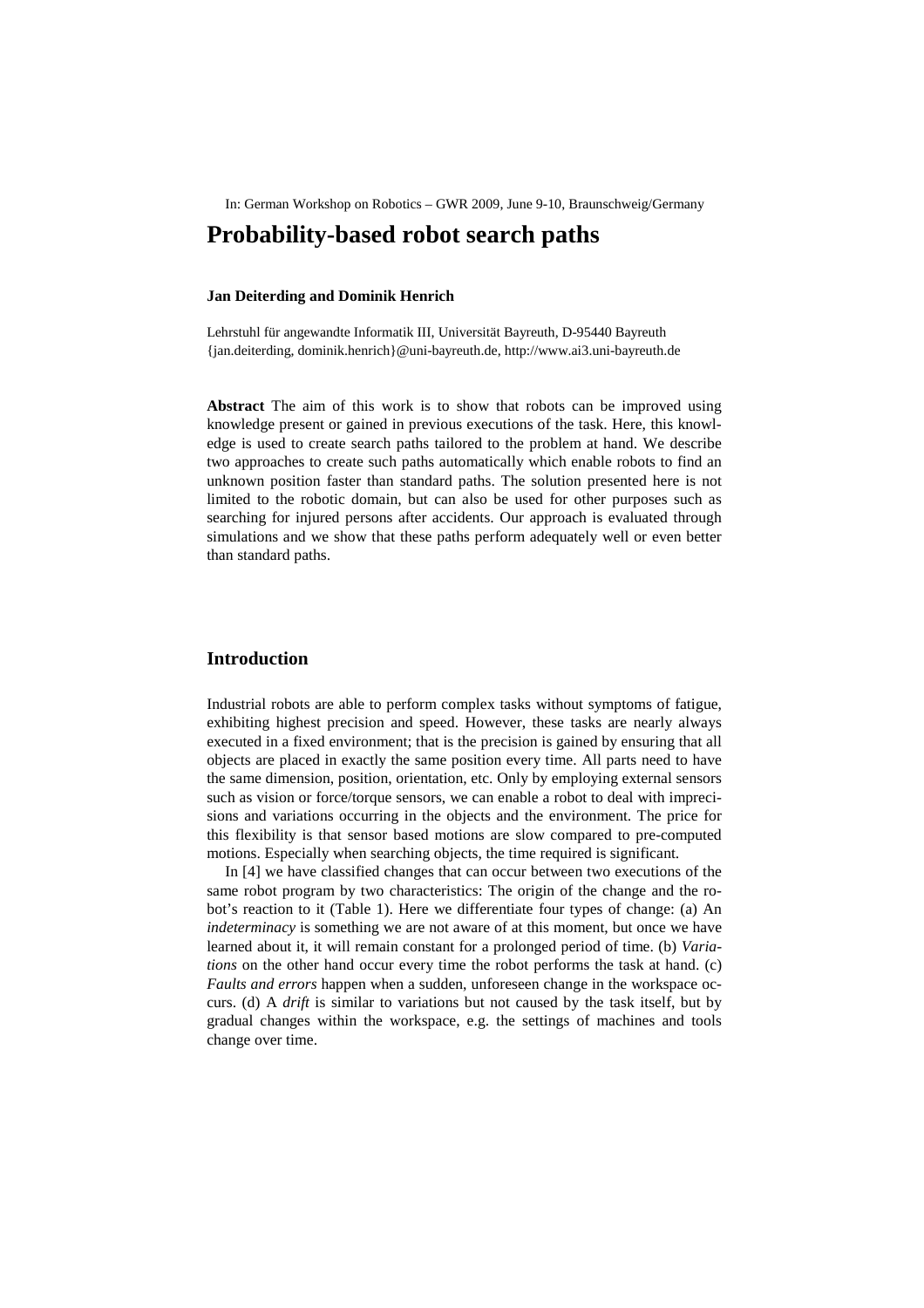In this paper, we are interested in ways of dealing with variations. A search motion must be performed to determine the variation in the current execution of the task. The central idea of this paper is to re-use knowledge gained in previous searches to create search paths tailored to the task and thus shorten the time span required for the search.

The rest of this paper is organized as follows: In the next section, we give a short overview of related work concerning this topic. Based on this, we describe how a search path can be optimized with regard to a given probability density. Additionally, we introduce a modification to our sorting algorithm to further optimize the path for probability densities with multiple maxima. Then we show the validity of our approach in simulations and compare the results with standard search paths in a two-dimensional environment.

|                           |                     | Origin of change |                                       |
|---------------------------|---------------------|------------------|---------------------------------------|
|                           |                     |                  | Caused by the task Caused by abrasion |
| <b>Reaction to change</b> | One-step learning   | Indeterminacies  | Faults and errors                     |
|                           | Continuous learning | Variations       | Drifts                                |

Table 1: Classification of changes that can occur between multiple executions of the same program. [4]

# **Related work**

The topic of robots performing some kind of search is very broad, so we will only refer to work dealing with searches in industrial environments and results which can be transferred to this domain.

A good overview is given in [8]. Despite the fact that sensor data processing has made significant progress allowing for relatively fast processing capabilities, standard search motions which only use minimal sensory information are still commonly used in industrial applications. A reason for this is that especially small and medium companies lack experts skilled in sensor data processing. Also of interest are the works of [10] and [6] which cover robot motion planning based on sensor data and probability densities.

If a search cannot be avoided, usually cameras are used that supervise the search area for the given variation. While this approach is straightforward and has the advantage that the localization can be made while the robot performs some other task, this is only applicable if the search area can be monitored at all. A typical example for a task where this is impossible is the assembly of a gear box in a car. Tolerances are extremely small and the search area is occluded by other parts of the vehicle so camera supervision is impossible and local sensors must be used.

Sharma [7] incorporates stochastic models into gross motion planning and defines a stochastic assembly process that yields increased performance.

An important area of research outside the industrial domain is *complete coverage paths* in mobile robotics. Here a robot must cover an area e.g. to search for in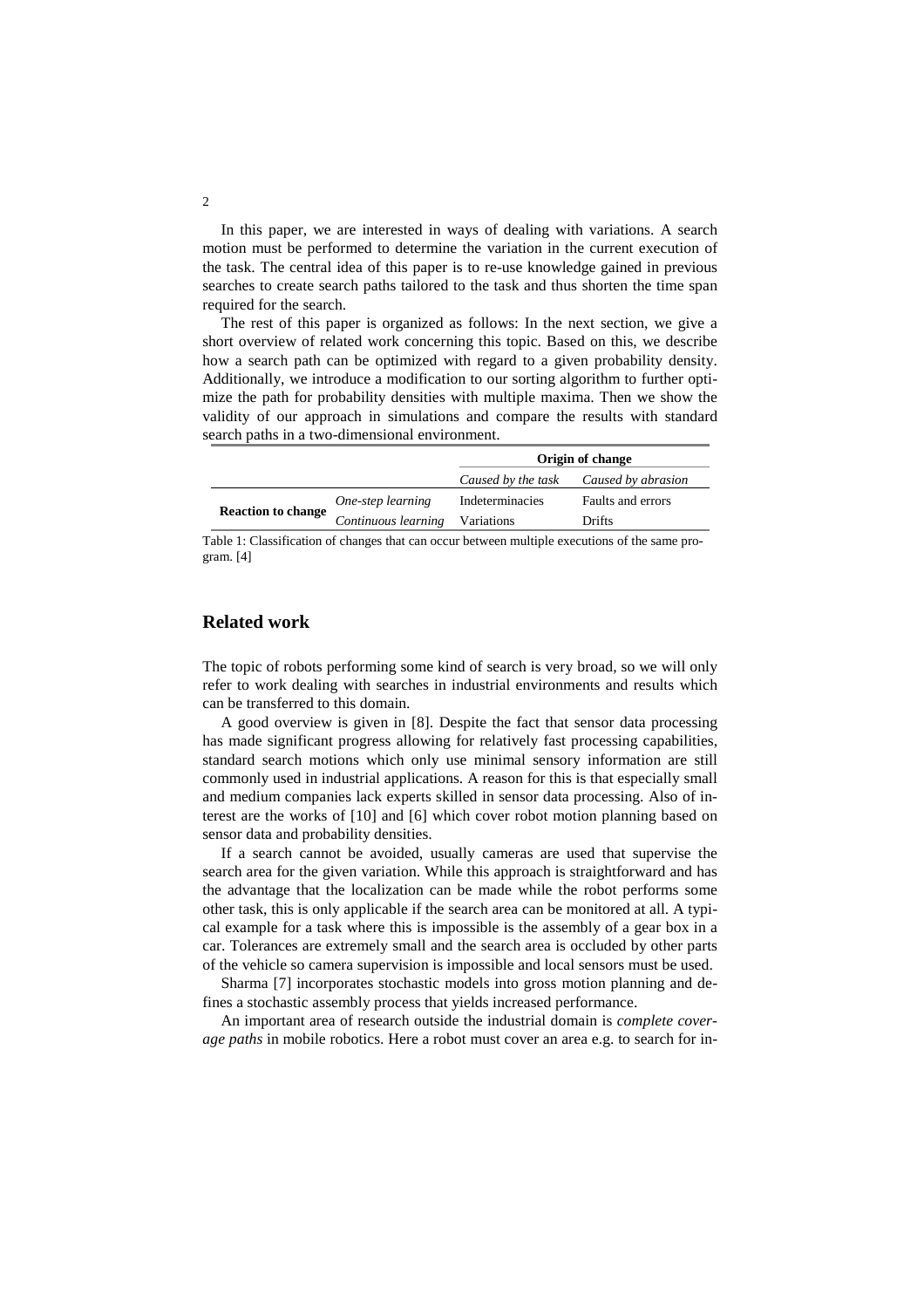jured people after an accident. A good overview of this area of research is given by [12]. Also of interest is [11], which uses a genetic algorithm approach and knowledge gained in previous executions to optimize the path of a mobile robot.

In summary, efficient search strategies are one of the central problems of robotics. While there are many specific solutions, e.g. [1] and [5], these are nearly always tailored towards specific tasks and the results can rarely be transferred to other areas. Here, we take a more general approach to search motions for industrial applications and outline the requirements for optimized search strategies. In industrial applications, the search area is precisely defined and does not change over multiple executions. The ideas presented in this paper are independent from the type of sensor used, the only requirement is that it provides a binary decision whether the goal of the search has been found or not. We only deal with the search itself, not with any actions that have to be taken by the robot afterwards, e.g., actually inserting a peg into a hole. Examples how this can be achieved using sensors are given in [2] and [3].

### **Search paths based on probability densities**

In this section, we present the concept of a search path generated along a given probability density. The idea is that the robot stores successful positions from previous executions and creates a probability density from this knowledge. This can be achieved by employing the methods described in [9]. The path is not fixed and may change with every update of the probability density.

# *Robot search paths*

A search is a motion that covers a specified area in order to locate an object whose exact position  $p_g$  is unknown. Exactly one object is searched for at a time. Here, we set the following preconditions:

- 1. The search area can be *m*-dimensional, but its boundary in every dimension must be a straight line. The area can be divided into a set *S* of cells describing discrete (hyper) cubes with fixed edge length ∆*c*. When the robot moves to a cell, the whole area covered by that cube is probed. The decision whether  $p<sub>g</sub>$  is found is binary, so there are no hints guiding us towards the goal. We assume that it takes a constant time span to check if the goal is located in a cell.
- 2. Any movement between two cells is allowed. There is no need for a neighbouring connection between two cells. No cell lying between the current and the next is tested when moving there.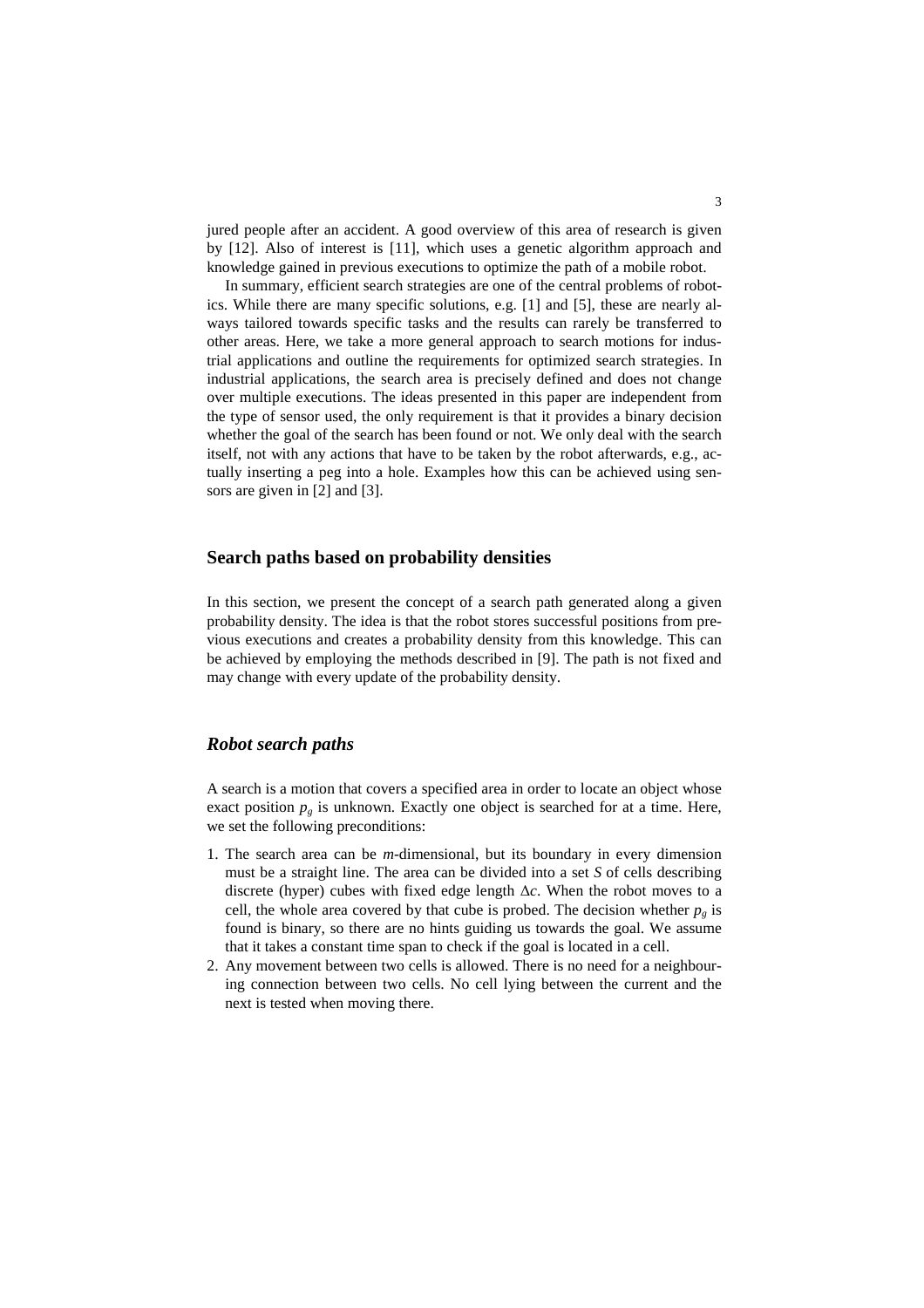3. A valid search path  $P = (p_0, \ldots, p_{|S|})$  must visit each cell of the whole area at least once. We include the possibility that the search fails:  $p_g \notin S$ . A search path is

then an ordered sequence of all cells in *S*.

4. The distance between two cells  $c_i, c_j \in S$  is relevant when planning the path. There is a positive cost function  $d(c_i, c_j)$  describing the time and effort to move

from cell  $c_i$  to  $c_j$ . Two neighbouring cells have unit distance.

5. There is a probability density  $\varphi$  describing the chance that the object lies within any given cell. This density may be continuous.

Additionally, a change of direction in the search path may slow down the motion in order to perform the turn along the path. We disregard this factor here.

Conditions 1 to 4 describe the general requirements imposed on a search path. Condition 5 is a new addition describing the knowledge we have about the location of the object that we are searching. This allows us to begin the search in the most probable cell and descend along the density instead of employing a predetermined path.

There are three criteria along which we compare different search paths to each other: Their total (maximum) length *l* and the expected number of cells visited  $E_c(P)$  as well as the expected length of the path  $E_l(P)$  for the given probability density  $\varphi(p_i)$  and path *P*:

$$
E_C(P) = \sum_{i=1}^{|P|} \varphi(p_i) \cdot i
$$
\n
$$
E_L(P) = \sum_{i=1}^{|P|} \varphi(p_i) \cdot d(p_{i-1}, p_i)
$$

A developer faced with the task of designing a search path should consider two aspects. On one hand, it may be useful to limit the total length to its minimal value, so the path is not exceedingly long. On the other hand, if the (average) search time is crucial, it may make more sense to create a search path with higher total length but lower expected values. The decision, which of the two expected values is more important, depends on the type of search: If the movement between two cells is relatively fast compared to the time it takes to check a cell, the number of cells visited is significant. In case of slow motions, e.g. controlled movements along surfaces, the expected length is of more importance.

There are two de facto standard search paths for searches in two-dimensional environments: A zigzag path and a spiral path. Both paths can be easily extended to more than two dimensions. The zigzag path is usually chosen if the probability density is uniform, so there is no need to start in a specific cell. The spiral path is usually chosen when  $\varphi$  is unimodal, e.g. Gaussian, with mean in the middle of *S*. In this case the search starts in the most likely position and gradually descends along *φ*. Note, that both paths are optimal regarding their length; no cell is visited twice.

4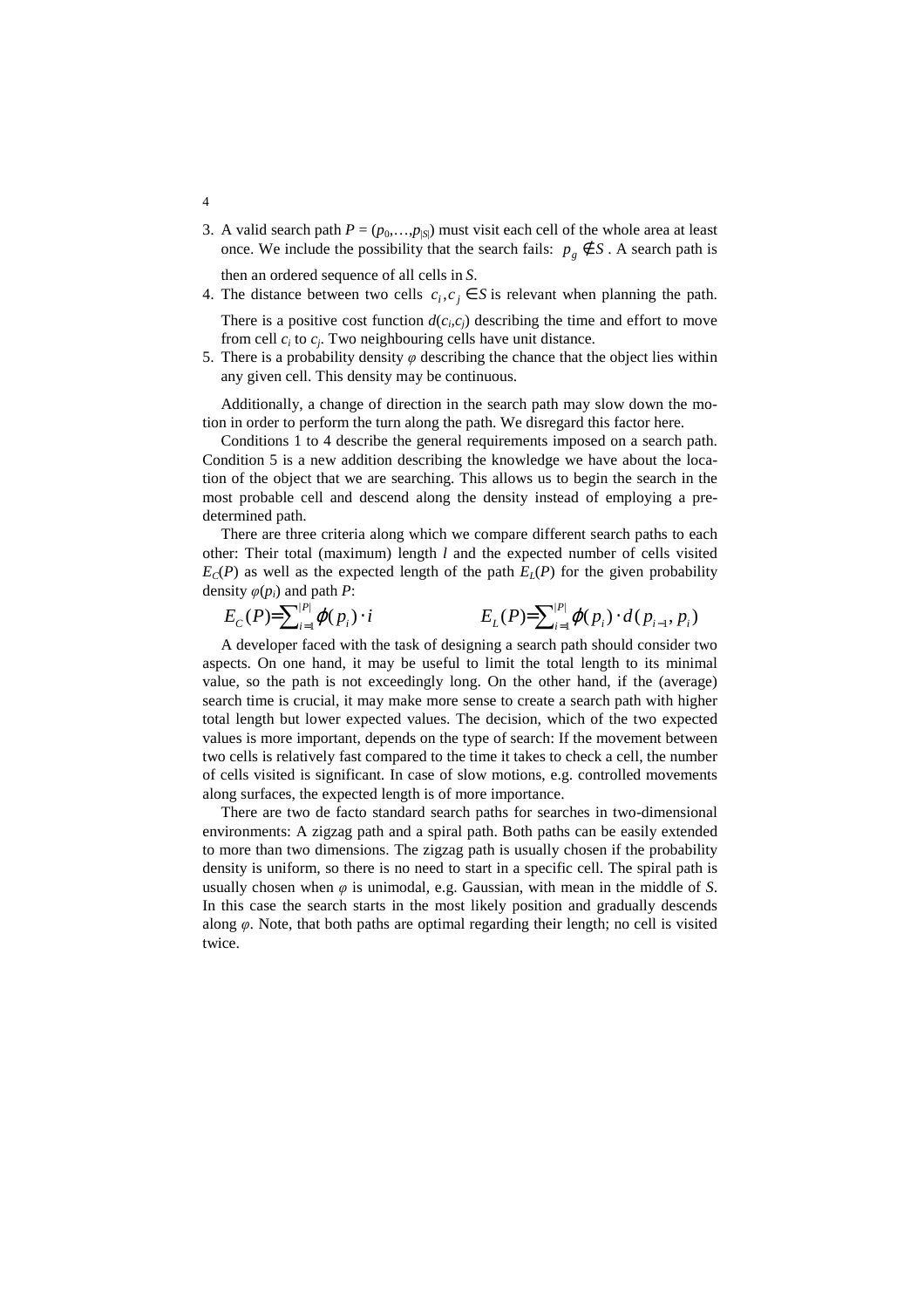# *Optimizing search paths*

Now, we are interested in finding search paths that optimize the expected values for a given probability density. A search path which is minimal in this sense will find  $p_g$  as soon as possible.

To create a search path *P* with lower expected values than a standard path for the given dimension of *S*, one has to approach cells with high probability first while neglecting cells with low probability until the end of the search. In case the expected length of the path is of importance, it should be attempted to minimize huge jumps across *S* as much as possible. The downside is that the distance of two consecutive cells in *P* now may be much higher than 1. So this search path may not be minimal with respect to the total length.

In a *sorting* strategy to generate an optimized search path, the cells of *S* are ordered like this: The beginning of the path is the most probable cell, so

$$
p_0 = \{c_i \mid c_i \in S \land \forall c_j \in S : \varphi(c_i) \ge \varphi(c_j)\}\
$$

The remaining cells of the path are chosen by a recursive definition: We always choose the next cell according to its probability in relation to its distance *d* to the current cell, so

$$
p_{k+1} = \{c_i | c_i \in S \setminus \{p_0, ..., p_k\} \land \forall c_j \in S \setminus \{p_0, ..., p_k\} : \frac{\varphi(c_i)}{d(p_k, c_i)^n} > \frac{\varphi(c_j)}{d(p_k, c_j)^n} \}
$$

The impact of the distance when choosing the next cell is controlled by the exponent *n*, which must not be negative. The choice of this parameter depends on the type of application and must be chosen by the developer. The lower the value of *n*, the lesser the impact on the distance in the selection process. So cells with a high distance to the current cell may be selected as well. The higher *n* is, the more the selection process favours cells which lie close to the current cell. Note, that if *n* is set to zero, the cells are simply ordered along their respective probability. This will minimize the expected number of cells visited, but result in an extremely long total path, as it will cover great distances to move from one cell to the next (Figure 1, left). Vice versa, if *n* is set to infinity, the path always moves to neighbouring cells (Figure 1, right). Technically, we cannot get stuck in dead ends, because of Condition 2. But it is possible that we must move to a cell far away from the current one, because there are no neighbouring cells left. This strategy is not heuristic but always computes the best path for the given probability density and choice of *n*. It may be possible that more than one path exists with the same expected value. An example is shown in Figure 1 on the right for a Gaussian distribution. All spiral paths that start in the center will have the same expected value regardless of the fact which neighbouring cell is visited first. The strategy presented here only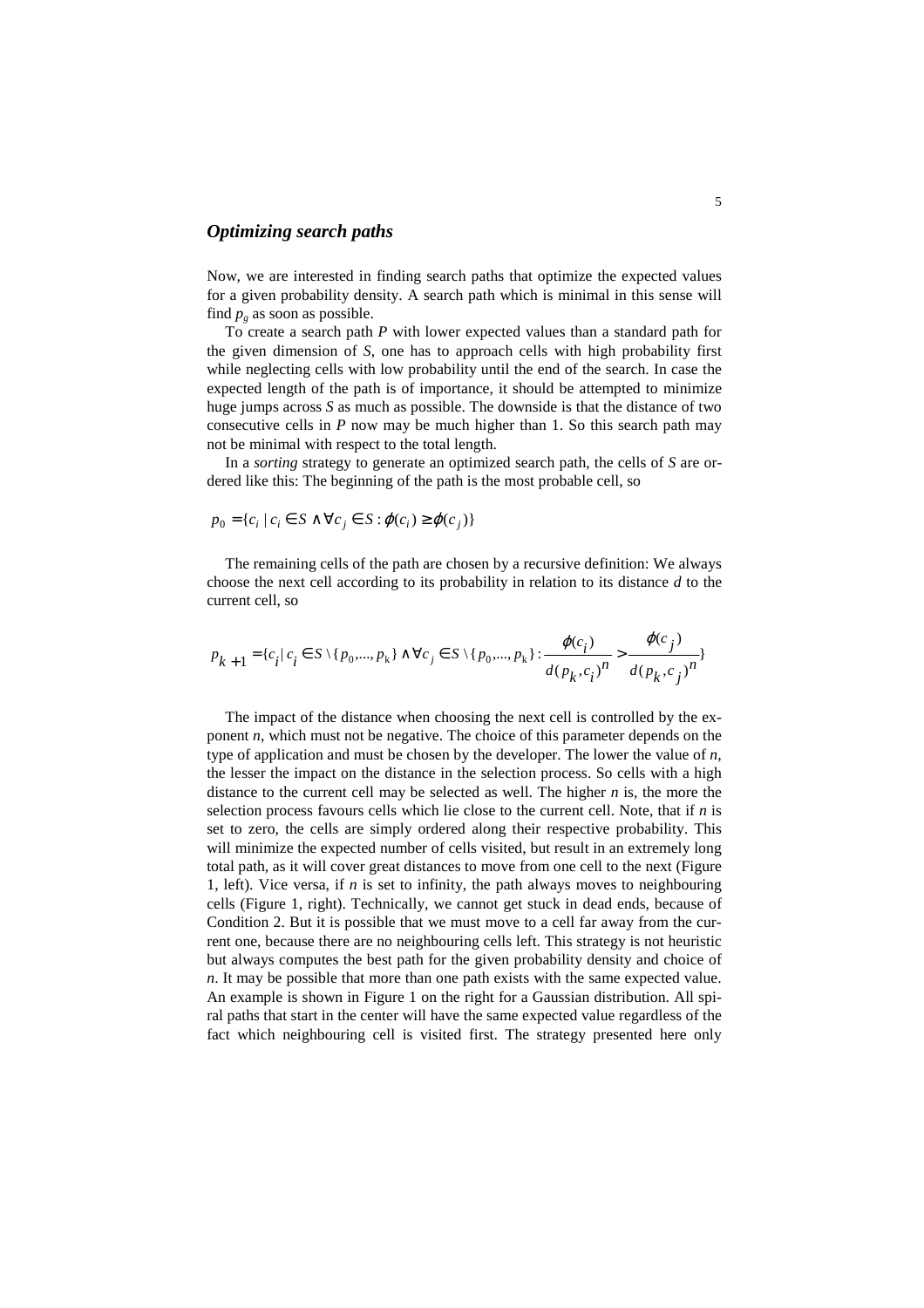computes one of these paths. Which one this will be depends on the ordering of cells with the same probability and relative distance to the current cell.



**Fig. 1:** Impact of the distance when sorting cells. Both paths start at the center. Left: The relative distance between the cells has no impact at all. Right: The relative distance between the cells is of infinite impact.

# *Search space subdivision*

This ordering works very well if  $\varphi$  has only one maximum or if the impact of the distance is chosen so that only cells close to the current cell are selected. But, if there are two or more maxima with a significant distance relative to each other (Figure 2, left), the path generated by this approach will oscillate between these maxima. Because of this, we extend our approach and introduce a *divide-andconquer* strategy to split *S* into separate regions. We will repeat this process until the generated regions only contain one or zero maxima and then generate separate, optimized paths for each region with the sorting strategy. Finally, we connect all subpaths once more with the sorting strategy.

The algorithm in pseudo code looks like this:

|      | $(00)$ createSmartPath(bool top, list <path> paths) {</path> |
|------|--------------------------------------------------------------|
| (01) | if(findMaxima() == $0$ ) {                                   |
| (02) | createZiqZaqPath()                                           |
| (03) | addThisPathTolist(paths);                                    |
| (04) | else if(findMaxima() == 1) {                                 |
| (05) | orderCellsByProbability();                                   |
| (06) | addThisPathTolist(paths);                                    |
| (07) | else                                                         |
| (08) | $subspaces = splitSearchSpace()$                             |
| (09) | foreach(subspace)                                            |
| (10) | createSmartPath(false, paths);                               |
| (11) | if(top)                                                      |
| (12) | $finalpath = orderPathsByProbability(paths)$                 |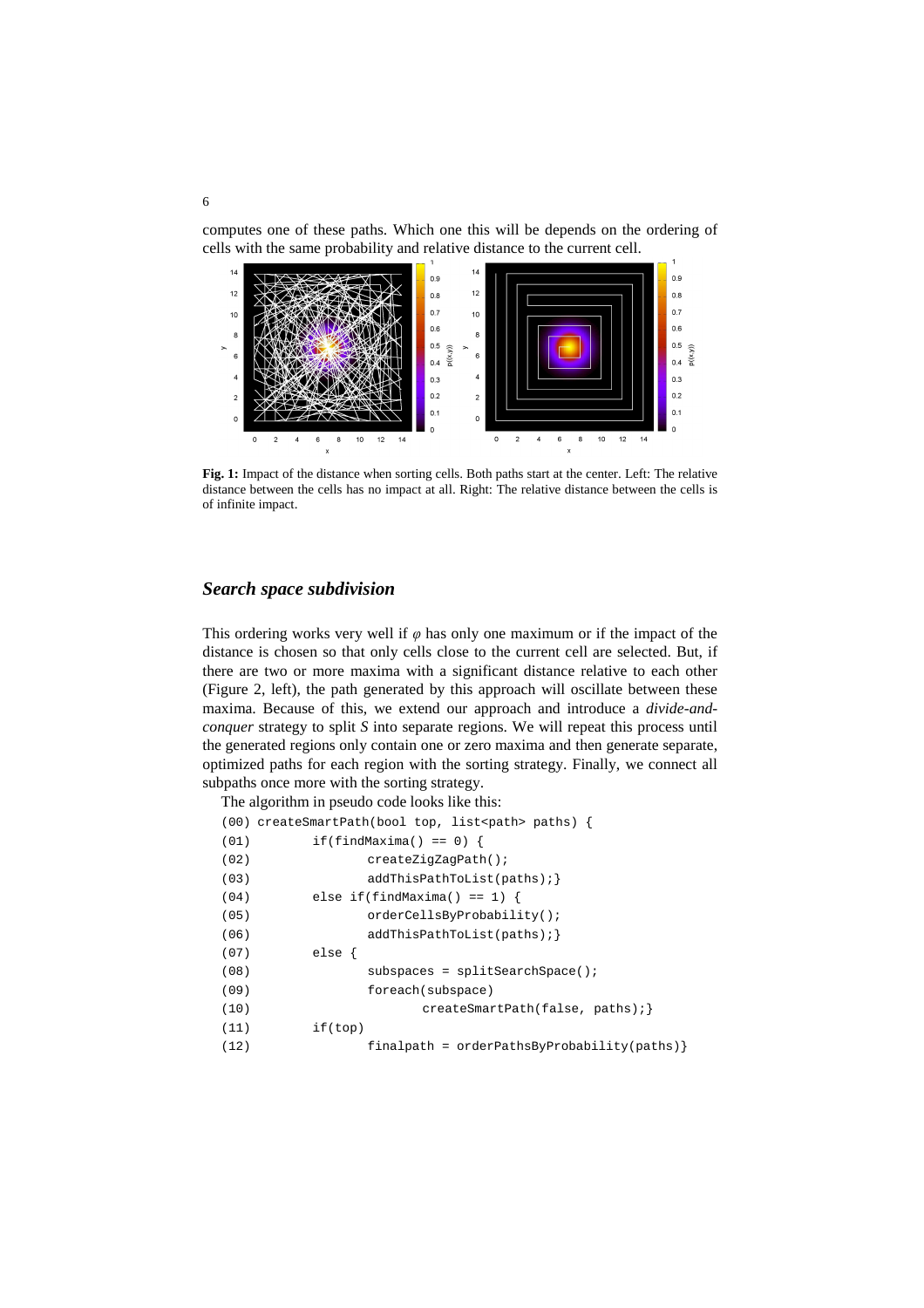The function call in Line 0 takes two parameters: The Boolean parameter top describes if this is the topmost function call and the list paths is empty initially. Successive calls of this function will add subpaths to this list. In Lines 1 to 6, either a standard zigzag path or a probability ordered path is fitted into the given region, if there is none or only one maximum in that area. The result is added to paths. Otherwise the area is split into separate regions (Line 8). A simple approach is to perform a horizontal and a vertical cut through the geometric center of *S*. Other approaches would be to employ Voronoi diagrams between the maxima for a more fitting split. If the area is divided into separate regions, the same function is called to determine a path for this region (Lines 9 and 10). As a result, we have calculated a subpath for every region of the whole area. Now these paths are connected to each other by using the sorting strategy (Lines 11 and 12).

This extension yields the advantage that the path will not oscillate between two or more maxima, but remains in the immediate surrounding of one maximum. The downside is that – regardless of the value of  $n$  – there will always be a significant distance we have to bridge between two regions. This will worsen the total length of the path.

# **Experimental results**

In this section, we describe simulation results to show how optimized search paths compare to standard search paths for various probability densities. We have limited the simulations to a two-dimensional workspace. In this case, the paths are already complex compared to a one-dimensional search, but can still be visualized.

# *Simulation setup*

We have set up a two-dimensional squared workspace with an edge length of 15 cm. The position we are trying to find is a hole with a diameter of 1.5 cm. We have set the size of the cells in *S* to  $\Delta c = 1$  cm<sup>2</sup>. This gives us 225 cells in the search area. So, there are 225! possible search paths, which is already too much for a brute-force computation.

We have created three probability densities:

- 1. A Gaussian density  $\varphi_g$  with mean  $p_m = (7,7)$  cm in the middle of *S* and  $\sigma = 1$ cm.
- 2. A mixed Gaussian density  $\varphi_m$  consisting of four maxima at  $p_1 = (3, 3)$  cm,  $p_2 =$ (11, 3) cm,  $p_3 = (3, 11)$  cm,  $p_4 = (11, 11)$  cm and  $\sigma = 1$  cm each (Figure 2, left). A typical example for such a density is a peg-in-hole task on a square plate where the hole is not centered and the plate may be rotated by 90°, 180° or 270°.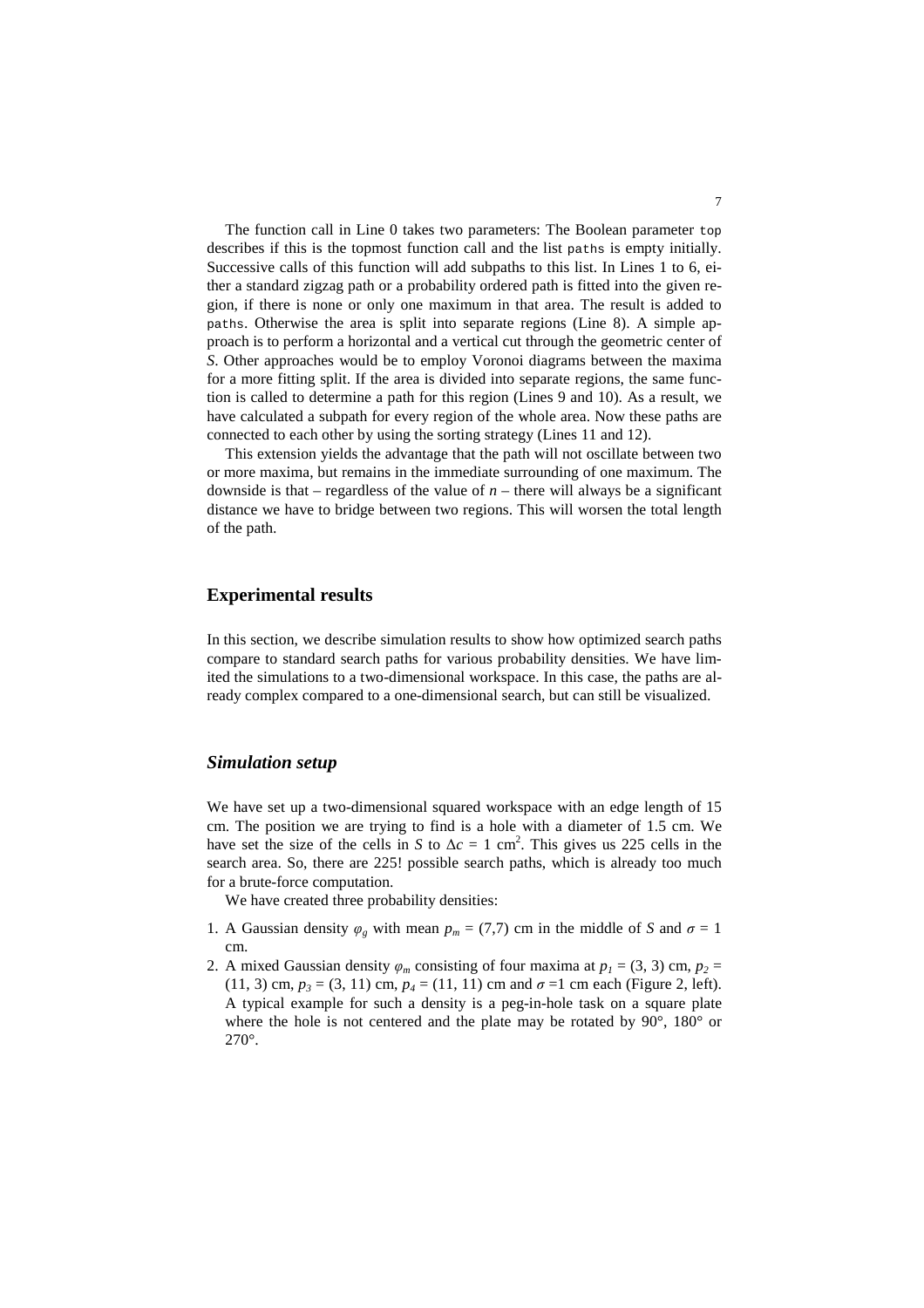3. An off-centered density  $\varphi_c$  with a maximum along the third quadrant in a circle around  $p_m$  with radius  $r = 5$  cm (Figure 2, right). A typical example for such a density is a peg-in-hole task where the plate may be rotated by any value between 0° and 90°.

We have not used a uniform density, because no knowledge is present in such a density. To that effect, the expected value of all search paths is identical. The only difference will be in the total length. Because of that it is sufficient to use a standard search path.



**Fig. 2:** Multi-modal probability density (left) and density where the maximum is along a quarter circle in the third quadrant of *S* (right) used in the simulations.

### *Comparison to a standard search path*

In two experiments, we used these three densities and generated search paths for each one. The first time, we only used the sorting strategy and the second time the divide-and-conquer strategy. For each density, we generated paths with varying values for *n* in the range  $[0,10]$  with increments of 0.1. We then compared the generated paths to a standard spiral path starting in the center and measured the ratio by which the total length and the expected values differ from this standard path. Figure 1 shows two paths for the Gaussian probability density with a low and a high value for *n*. Since there is only one maximum present, both strategies generate the same paths. Figures 3 and 4 show generated paths for a value of  $n =$ 5.6 for the second and the third probability density.

We can see that the sorting strategy generates paths that follow the underlying density and prefer neighbouring cells. Nevertheless, these paths can lead to dead ends. In this case substantial jumps have to be made to reach unvisited cells. The divide-and-conquer strategy reduces these jumps by separating *S* into distinct regions. Although here jumps may be necessary as well, these are limited to some extent.

8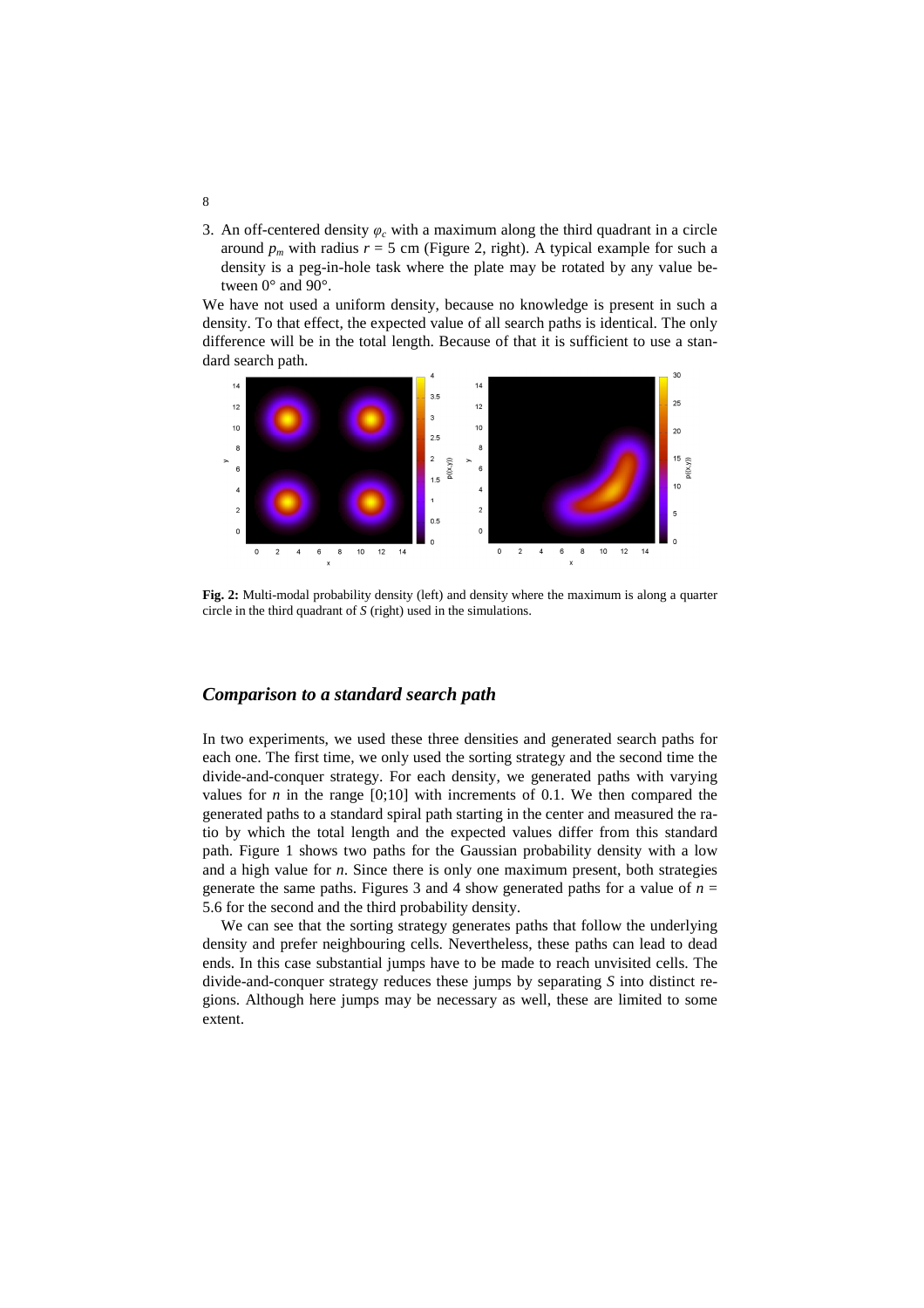

**Fig. 3:** Generated paths for the multi modal probability density outlined in Fig.2, left. Left: The path generated with the sorting strategy starts at (11,11). Right: The path generated with the divide-and-conquer strategy starts at (3,3).



**Fig. 4:** Generated paths for the quarter circle probability density outlined in Fig. 2, right. Both paths start at (13,4). Left: Path generated with the sorting strategy. Right: Path generated with the divide-and-conquer strategy.

Now we compare both strategies to a spiral path. Figure 5 shows the ratio by how much the generated paths relate to the spiral path for different values of *n*. We compare all paths by the expected number of cells visited before  $p<sub>g</sub>$  is found, the length of this expected path and the total path length. All results are set into relation to a spiral path starting at the center of *S*. A value larger than one means, that the generated path performs superior to the spiral path. Vice versa, a value below one means that the path performs worse than the spiral path.

Once more, the results of the divide-and-conquer strategy for the Gaussian density are not shown, because this strategy generates the same paths as the sorting strategy. In all cases, the total path length (blue and brown lines) is worse than that of the spiral path, which is already optimal. But, with higher values of *n*, the paths draw near the optimal length. For low values of *n*, the divide-and-conquer strategy produces slightly better results, because in this case, all jumps are limited to the current region.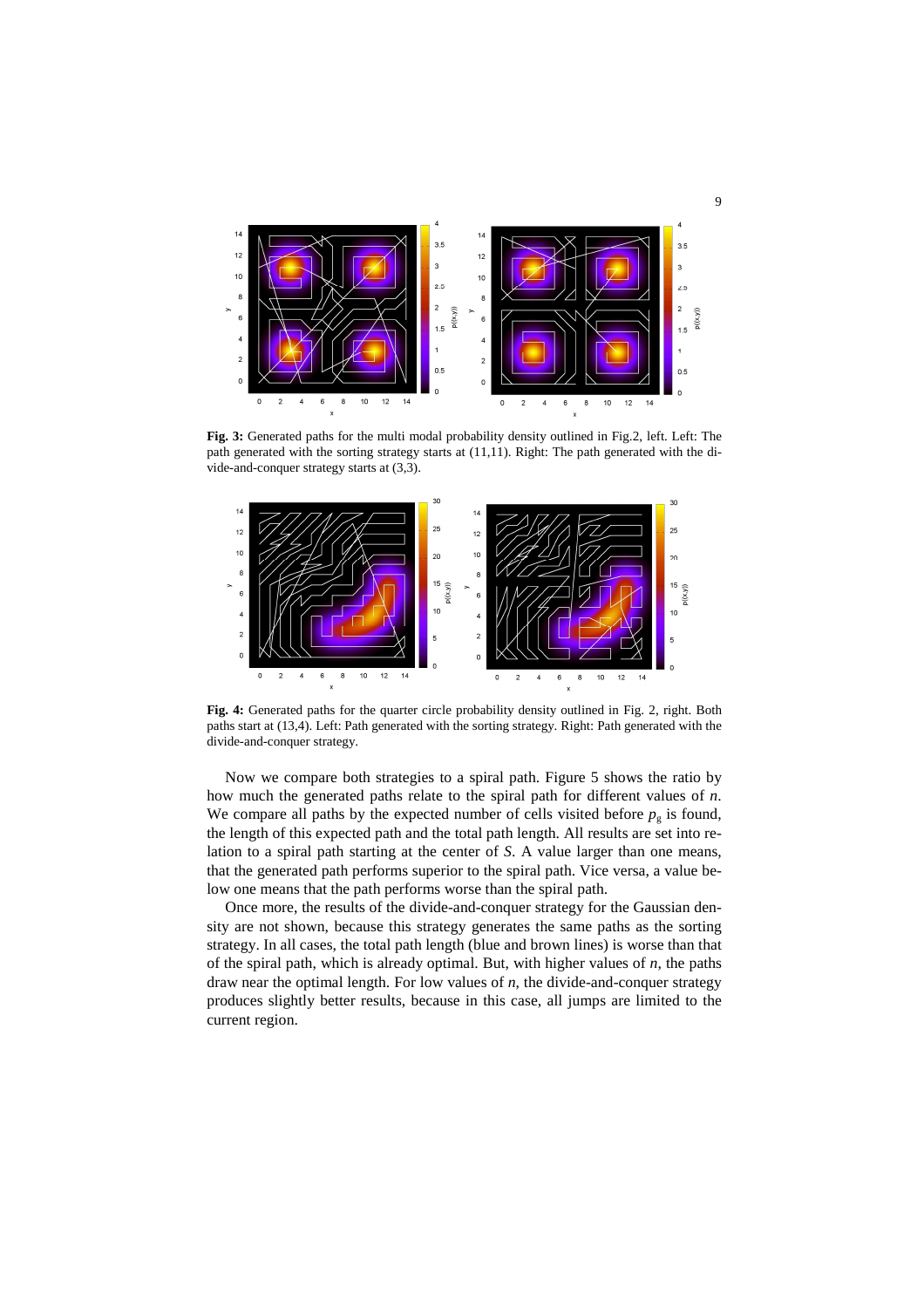For low values of  $n$ , the sorting strategy generates paths that test significantly fewer cells than the spiral path (red line). But, because these cells are far apart, the expected length covered (green line) can be worse than that of the spiral path. With higher values for *n*, the two lines converge, because now neighbouring cells are preferred, similar to the spiral path. The higher *n* gets, the lower the advantage of the sorting strategy, because of the dominance of neighbouring cells in the selection process.

The divide-and-conquer strategy showed no significant improvement in comparison to the sorting strategy. In case of the off-centered density, the expected number of cells and the expected length of the path (purple and turquoise lines) are higher than the spiral path but lower than the sorting strategy. The overall path length is only slightly better than the sorting strategy and only for low values of *n*. In case of the mixed Gaussian density, the expected number of cells and the expected path length are even worse than for the spiral path, because the splitting algorithm cuts the area and only moves to the next subsection, when the current subsection is completely covered. Because there are many cells with very low probability in every subsection, this lowers the expected values significantly. It may be possible to achieve better results with a more sophisticated splitting algorithm, but this exceeds the scope of this paper.



Fig. 5: Comparison of the generated paths to a standard spiral path. Top left: For a Gaussian density *φg*. Bottom left: For a mixed Gaussian density *φm*. Top right: For an off-centered density *φc*.

10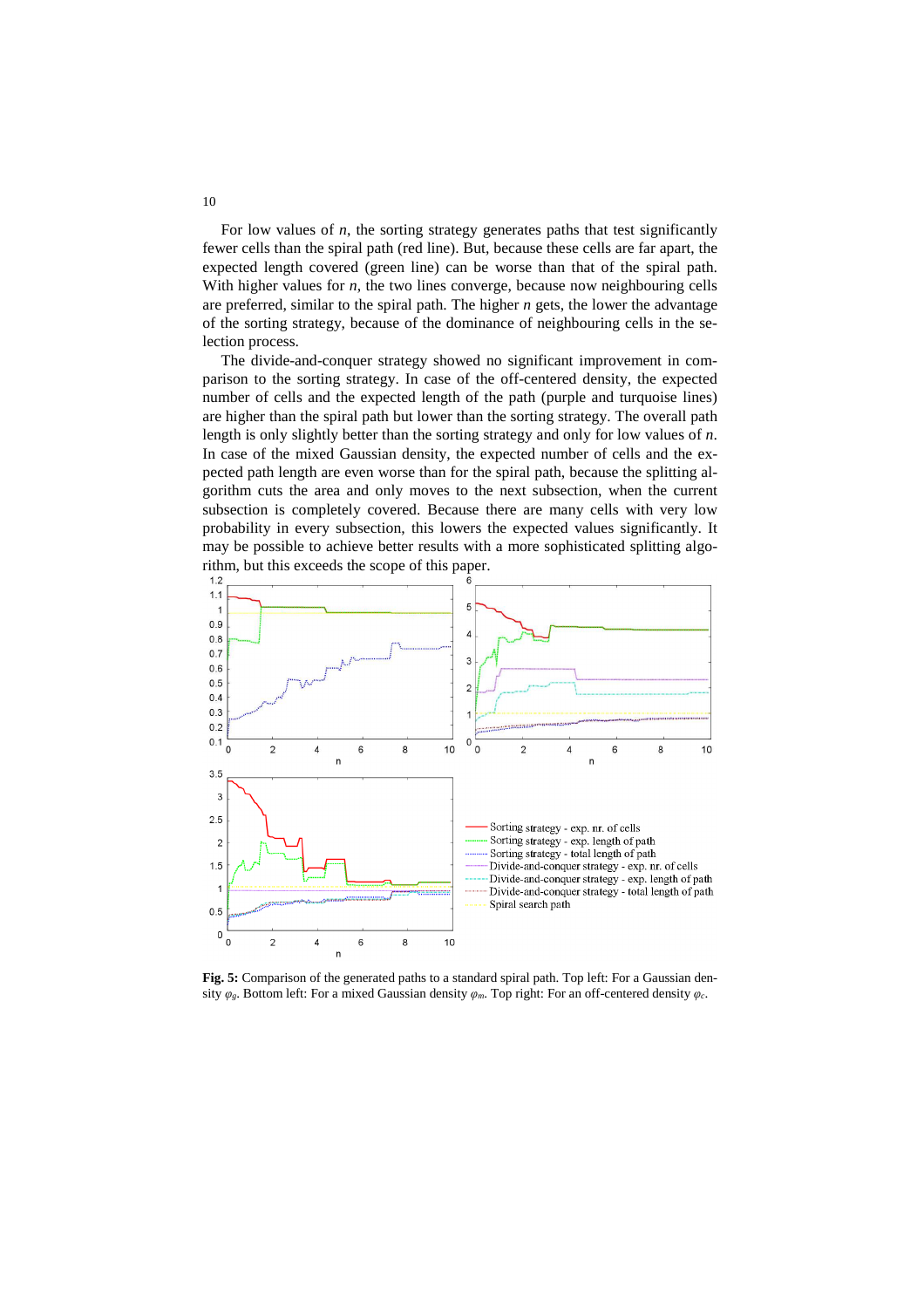#### *Random probability distributions*

In the next step, we have generated random probability densities in order to evaluate our strategies for a broader set of probability densities. We have created these densities by randomly placing *k* Gaussians uniformly in the search area. For every value of *k*, we have created 100 different probability densities. Then, the sorting strategy was applied to each density with various settings for *n*. We compared the generated paths to the standard spiral path and computed the average for each combination of *k* and *n*. The results are shown in Figure 6.



Fig. 6: Expected length of path (left) and total length of path (right) in relation to a standard spiral path for a varying values of *k* and *n*.

We can see that the generated paths perform better than the spiral path for low values of *k* regardless of the choice of *n* in terms of the expected length of the path (Figure 6, left). The more Gaussians are combined the more the overall probability density converges to a uniform density. In this case neither the optimized paths nor the spiral paths are superior because there is no information present in the probability density at all. When we take a look at the overall length of the search path (Figure 6, right), once more we can see that paths generated with a low impact of the relative distance between two cells are significantly longer than the spiral path. With increasing *n*, the optimized paths are nearly as short as the spiral path. There are two noteworthy aspects: The ratio increases faster for high values of *k*. This is because the Gaussians lie closer to each other. But for high values of *k* and *n*, the ratio decreases. This is because now there are so many Gaussians in the overall density that the path tends to get stuck in corners and large jumps have to be made to approach the next free cell increasing the total length.

### **Conclusion**

The aim of this work is to show that search paths based on probability densities are capable of locating the position in question faster than standard search paths. The central idea is to search in areas with high probability of success first in order to maximize the expected value.